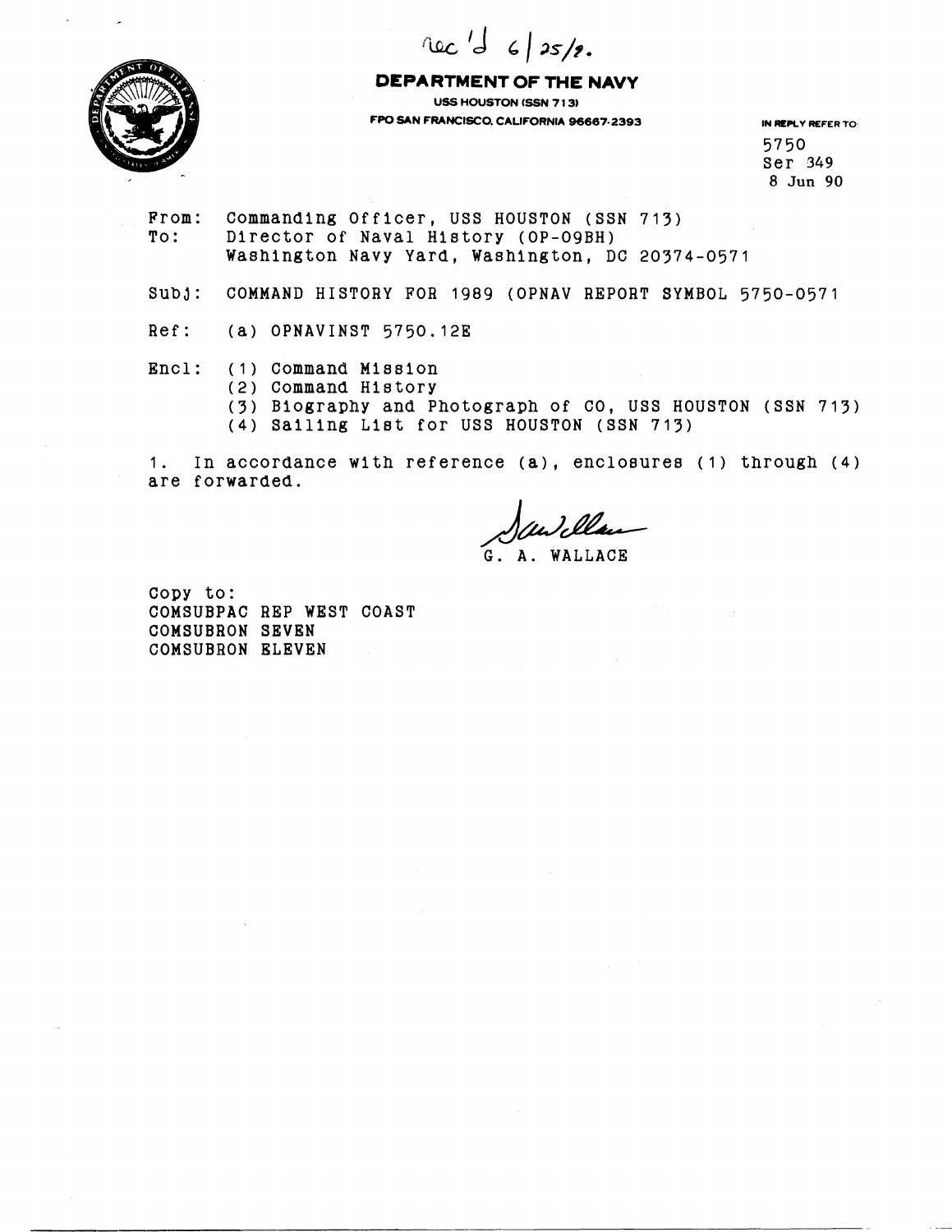## MISSION OF THE COMMAND

USS HOUSTON (SSN 713) is a Los Angeles class fast attack submarine assigned to Submarine Squadron ELEVEN based in San Diego, California. HOUSTON's peacetime mission is to develop proficiency through training to fully employ all of the capabilities of a attack submarine.

 $\sim 10^{-1}$  km  $^{-1}$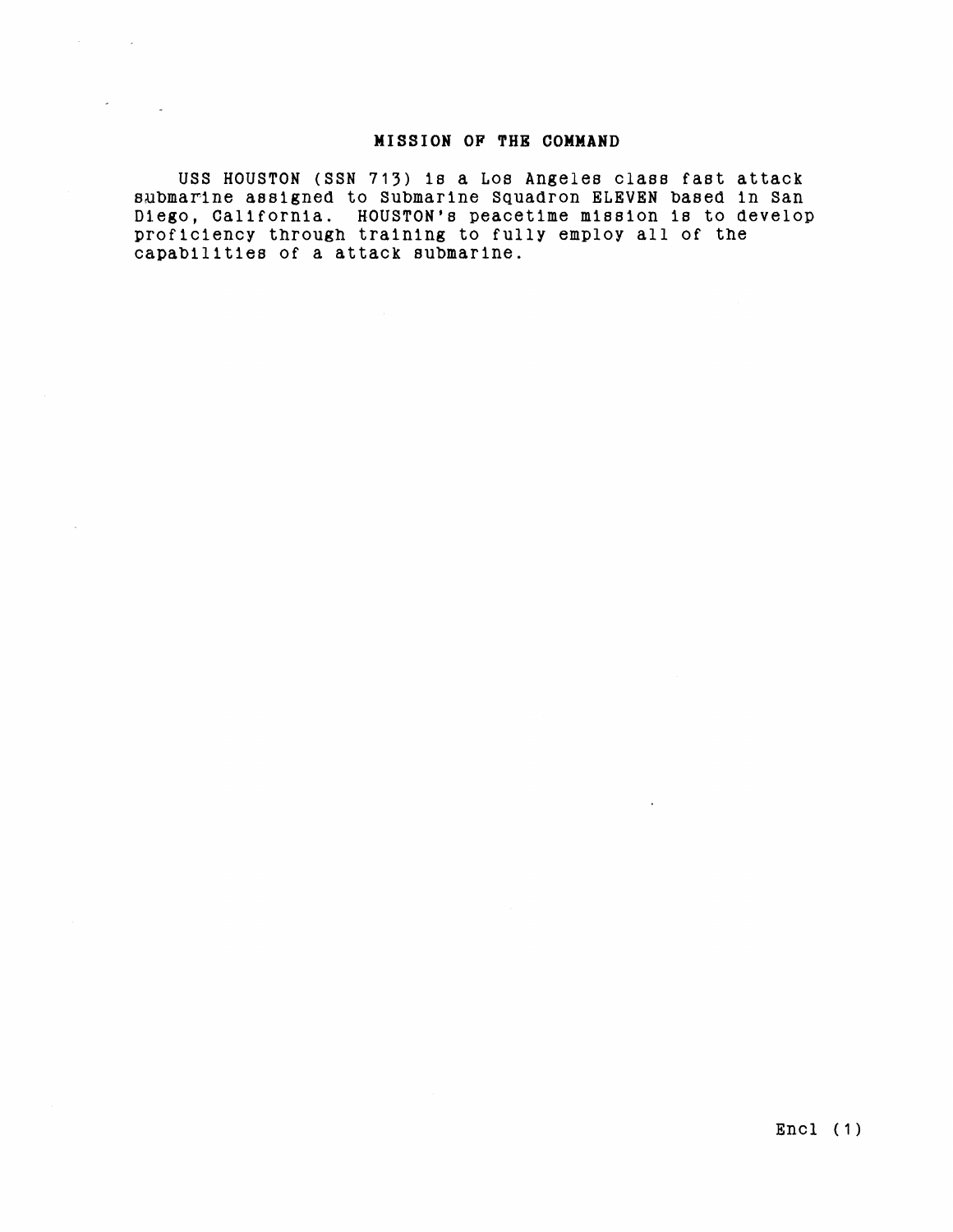## **USS HOUSTON COWWAND HISTORY**  1989

During the Calendar Year 1989, USS HOUSTON (SSN 713), homeported in San Diego, California, maintained a high level of operational readiness, along with undergoing several difficult pre-DMP upkeeps. USS HOUSTON also took part in Several operations in support COMTHIRDFLT.

## 1. **COMMAND ORGANIZATION:**

|  |       |  | COMMANDING OFFICER JAN89-MAR89 CDR A. J. DIONIZIO, JR., USN |
|--|-------|--|-------------------------------------------------------------|
|  |       |  | MAR89-DEC89 CDR J. H. SOHL, III, USN                        |
|  | DEC89 |  | CDR S. R. SZEMBORSKI, USN                                   |

EXECUTIVE OFFICER LCDR J. M. WILLY, USN

CHIEF OF THE BOAT STCM(SS) D. WILLIAMS, USN

**2. IMMEDIATE SUPERIOR IN COMMAND:** 

COMSUBRON ELEVEN CAPT 0. D. SCARBOROUGH I11

- 3. **COMMAND HISTORY**
- JANUARY USS HOUSTON (SSN 713) returned from a six month deployment to the western Pacific. HOUSTON conducted a short standdown and commenced a IMA upkeep with USS MCKEE (AS 41)
- FEBRUARY The USS HOUSTON continued with upkeep. The prospective Commanding Officer, CDR J. H. SOHL I11 reported and HOUSTON conducted operations in the Southern California Operations Area to aupport Change of Command.
- MARCH On 1 March Commander J. H. Sohl, 111, relieved CDR A. J. Dionizio as Commanding Officer. Ship continued local operations in Southern California Operations Area.
- APRIL USS HOUSTON participated in local operatlons in the Southern California Operating Areas and the Puget Sound Operating Areas.
- MAY From May until June USS HOUSTON participated In the filming of the Paramount movie "Hunt for the Red October" in Puget Sound off the coast of Port Angeles, Washington and off the coast of Los Angeles, California. HOUSTON completed a Operational Reactor Safeguards Examination with an overall grade of EXCELLENT In May and completed an outstanding Naval Technical Proficiency Inspection in June.

Encl (2)